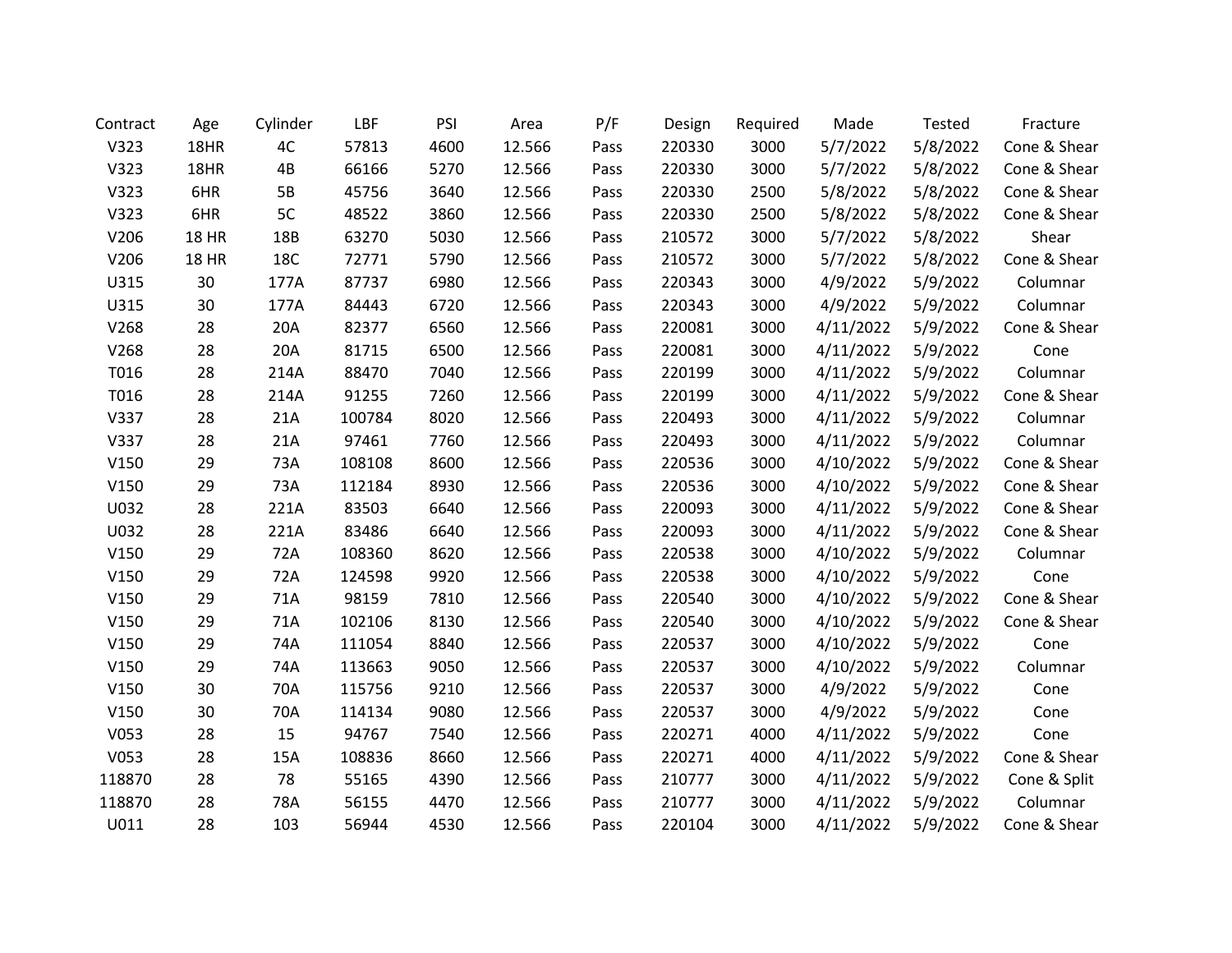| U011             | 28             | 103A      | 58762  | 4680   | 12.566 | Pass | 220104 | 3000 | 4/11/2022 | 5/9/2022 | Columnar     |
|------------------|----------------|-----------|--------|--------|--------|------|--------|------|-----------|----------|--------------|
| S272             | 28             | 386A      | 81574  | 6490   | 12.566 | Pass | 220206 | 3000 | 4/11/2022 | 5/9/2022 | Cone & Shear |
| S272             | 28             | 386A      | 78656  | 6260   | 12.566 | Pass | 220206 | 3000 | 4/11/2022 | 5/9/2022 | Cone         |
| W030             | 28             | 1A        | 53964  | 4290   | 12.566 | Pass | 220641 | 3000 | 4/11/2022 | 5/9/2022 | Cone & Shear |
| W030             | 28             | 1A        | 52234  | 4160   | 12.566 | Pass | 220641 | 3000 | 4/11/2022 | 5/9/2022 | Cone & Split |
| V061             | 28             | 31A       | 67728  | 5390   | 12.566 | Pass | 220018 | 3000 | 4/11/2022 | 5/9/2022 | Columnar     |
| V061             | 28             | 31A       | 65871  | 5240   | 12.566 | Pass | 220018 | 3000 | 4/11/2022 | 5/9/2022 | Cone & Shear |
| V <sub>260</sub> | 28             | 2A        | 88192  | 7020   | 12.566 | Pass | 220304 | 3000 | 4/11/2022 | 5/9/2022 | Cone         |
| V <sub>260</sub> | 28             | 2A        | 85635  | 6810   | 12.566 | Pass | 220304 | 3000 | 4/11/2022 | 5/9/2022 | Cone         |
| V266             | 29             | 2A        | 83871  | 6670   | 12.566 | Pass | 220637 | 3500 | 4/10/2022 | 5/9/2022 | Cone & Shear |
| V266             | 29             | 2A        | 84450  | 6720   | 12.566 | Pass | 220637 | 3500 | 4/10/2022 | 5/9/2022 | Cone         |
| V911             | 28             | 10A       | 85450  | 6800   | 12.566 | Pass | 220422 | 3000 | 4/11/2022 | 5/9/2022 | Cone & Split |
| V911             | 28             | 10A       | 89436  | 7120   | 12.566 | Pass | 220422 | 3000 | 4/11/2022 | 5/9/2022 | Cone         |
| V295             | 28             | <b>9A</b> | 50268  | 4000   | 12.566 | Pass | 220051 | 3000 | 4/11/2022 | 5/9/2022 | Columnar     |
| V295             | 28             | 9A        | 51032  | 4060   | 12.566 | Pass | 220051 | 3000 | 4/11/2022 | 5/9/2022 | Cone         |
| U922             | 11             | 209B      | 68717  | 5470   | 12.566 | Pass | 220133 | 3000 | 4/28/2022 | 5/9/2022 | Columnar     |
| U922             | 11             | 209C      | 69743  | 5550   | 12.566 | Pass | 220133 | 3000 | 4/28/2022 | 5/9/2022 | Columnar     |
| U922             | $\overline{7}$ | 613B      | 57478  | 4570   | 12.566 | Pass | 220417 | 3000 | 5/2/2022  | 5/9/2022 | Cone & Shear |
| U922             | $\overline{7}$ | 613C      | 56214  | 4470   | 12.566 | Pass | 220417 | 3000 | 5/2/2022  | 5/9/2022 | Cone & Shear |
| U371             | 28             | 1A        | 102537 | 8160   | 12.566 | Pass | 220611 | 3500 | 4/11/2022 | 5/9/2022 | Cone & Shear |
| U371             | 28             | 1A        | 98280  | 7820   | 12.566 | Pass | 220611 | 3500 | 4/11/2022 | 5/9/2022 | Cone         |
| U371             | 28             | 2A        | 82811  | 6590   | 12.566 | Pass | 220611 | 3500 | 4/11/2022 | 5/9/2022 | Cone & Shear |
| U371             | 28             | 2A        | 80972  | 6440   | 12.566 | Pass | 220611 | 3500 | 4/11/2022 | 5/9/2022 | Columnar     |
| U371             | 28             | 3A        | 76981  | 6130   | 12.566 | Pass | 220611 | 3500 | 4/11/2022 | 5/9/2022 | Columnar     |
| U371             | 28             | 3A        | 75448  | 6000   | 12.566 | Pass | 220611 | 3500 | 4/11/2022 | 5/9/2022 | Columnar     |
| 112454           | 28             | 68A       | 40241  | 3200   | 12.566 | Pass | 220049 | 3000 | 4/11/2022 | 5/9/2022 | Cone         |
| 112454           | 28             | 68A       | 35198  | < 2800 | 12.566 | Fail | 220049 | 3000 | 4/11/2022 | 5/9/2022 | Cone & Split |
| 131158           | 28             | 5A        | 60762  | 4840   | 12.566 | Pass | 9400TN | 3000 | 4/11/2022 | 5/9/2022 | Cone & Shear |
| 131158           | 28             | 5A        | 60130  | 4780   | 12.566 | Pass | 9400TN | 3000 | 4/11/2022 | 5/9/2022 | Cone & Split |
| U011             | 28             | 102A      | 50601  | 4030   | 12.566 | Pass | 220104 | 3000 | 4/11/2022 | 5/9/2022 | Cone & Split |
| U011             | 28             | 102A      | 49775  | 3960   | 12.566 | Pass | 220104 | 3000 | 4/11/2022 | 5/9/2022 | Cone & Shear |
| 111041           | 28             | $S-113A$  | 66858  | 5320   | 12.566 | Pass | 220506 | 3000 | 4/11/2022 | 5/9/2022 | Columnar     |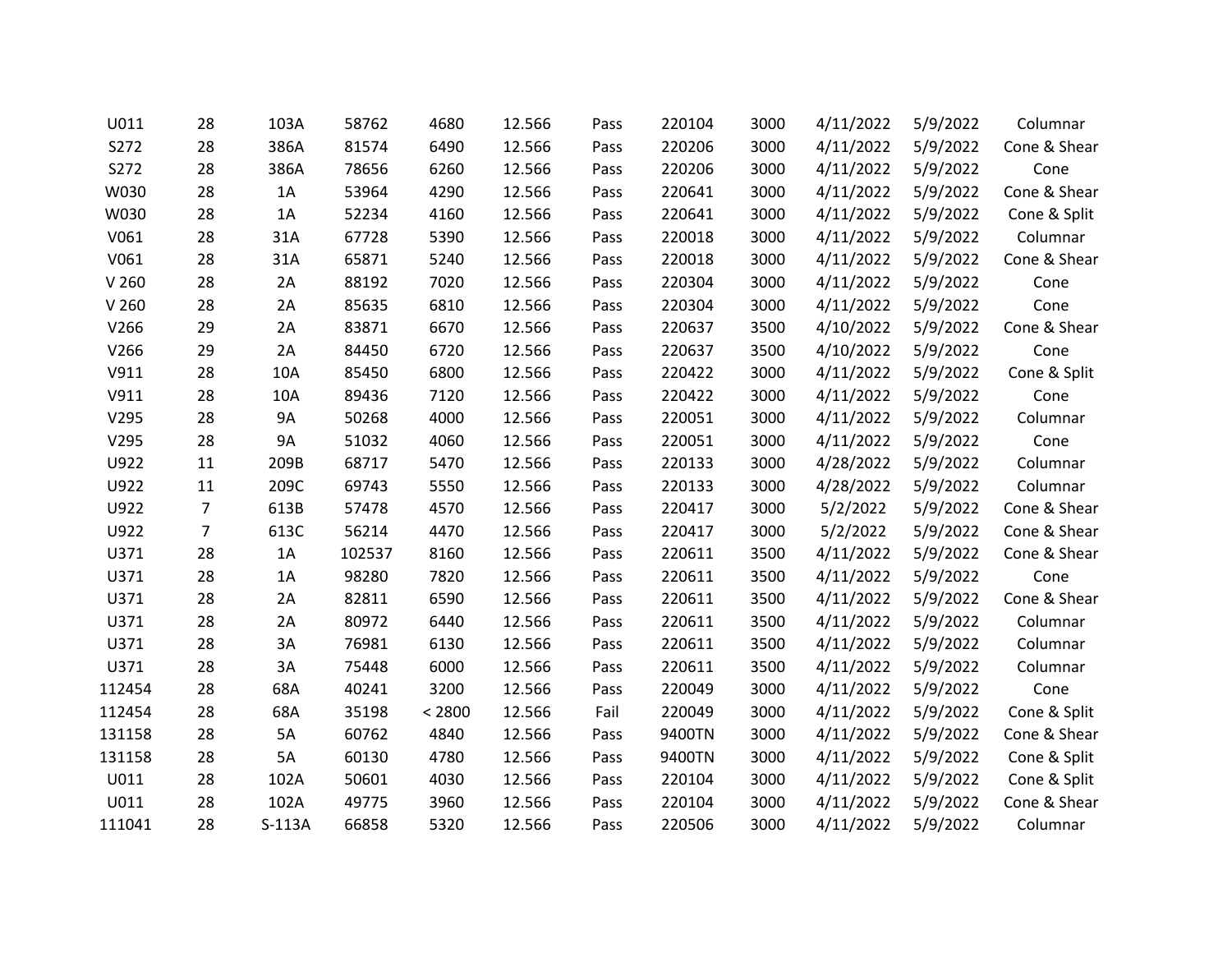| 111041           | 28             | $S-113A$  | 61289 | 4880   | 12.566 | Pass | 220506 | 3000 | 4/11/2022 | 5/9/2022            | Cone & Shear |
|------------------|----------------|-----------|-------|--------|--------|------|--------|------|-----------|---------------------|--------------|
| V <sub>147</sub> | 28             | 12A       | 70027 | 5570   | 12.566 | Pass | 220106 | 3000 | 4/11/2022 | 5/9/2022            | Cone & Shear |
| V <sub>147</sub> | 28             | 12A       | 63394 | 5040   | 12.566 | Pass | 220106 | 3000 | 4/11/2022 | 5/9/2022            | Cone         |
| V257             | 28             | 4A        | 63700 | 5070   | 12.566 | Pass | 220392 | 3000 | 4/11/2022 | 5/9/2022            | Cone         |
| V257             | 28             | 4A        | 59366 | 4720   | 12.566 | Pass | 220392 | 3000 | 4/11/2022 | 5/9/2022            | Cone         |
| V061             | 28             | 32A       | 73107 | 5820   | 12.566 | Pass | 220018 | 3000 | 4/11/2022 | 5/9/2022            | Cone         |
| V061             | 28             | 32A       | 73098 | 5820   | 12.566 | Pass | 220018 | 3000 | 4/11/2022 | 5/9/2022            | Columnar     |
| V163             | 28             | 1A        | 69853 | 5590   | 12.504 | Pass | 220011 | 3000 | 4/11/2022 | 5/9/2022            | Cone         |
| V163             | 28             | 1A        | 66010 | 5250   | 12.566 | Pass | 220011 | 3000 | 4/11/2022 | 5/9/2022            | Cone & Shear |
| U017             | 28             | 126A      | 67094 | 5370   | 12.504 | Pass | 220082 | 3000 | 4/11/2022 | 5/9/2022            | Cone         |
| U017             | 28             | 126A      | 69600 | 5540   | 12.566 | Pass | 220082 | 3000 | 4/11/2022 | 5/9/2022            | Cone & Shear |
| U220             | 28             | 6A        | 67683 | 5390   | 12.566 | Pass | 220392 | 3000 | 4/11/2022 | 5/9/2022            | Cone         |
| U220             | 28             | 6A        | 65946 | 5250   | 12.566 | Pass | 220392 | 3000 | 4/11/2022 | 5/9/2022            | Cone         |
| U224             | 28             | 185A      | 82725 | 6580   | 12.566 | Pass | 220321 | 3000 | 4/11/2022 | 5/9/2022            | Cone         |
| U224             | 28             | 185A      | 64594 | 5140   | 12.566 | Pass | 220321 | 3000 | 4/11/2022 | 5/9/2022            | Columnar     |
| V288             | 12             | <b>7B</b> | 60013 | 4780   | 12.566 | Pass | 220081 | 3000 | 4/27/2022 | 5/9/2022            | Cone & Shear |
| V288             | 12             | 7C        | 66672 | 5310   | 12.566 | Pass | 220081 | 3000 | 4/27/2022 | 5/9/2022            | Cone & Shear |
| V288             | 11             | <b>8B</b> | 56927 | 4530   | 12.566 | Pass | 220081 | 3000 | 4/28/2022 | 5/9/2022            | Cone         |
| V288             | 11             | 8C        | 59103 | 4700   | 12.566 | Pass | 220081 | 3000 | 4/28/2022 | 5/9/2022            | Cone & Shear |
| V150             | $\overline{7}$ | 90C       | 38788 | 3090   | 12.566 | Pass | 220106 | 3000 | 5/2/2022  | 5/9/2022            | Cone         |
| V281             | 14             | 15B       | 48947 | < 3900 | 12.566 | Fail | 220496 | 4000 | 4/25/2022 | 5/9/2022            | Cone & Shear |
| T336             | 28             | 382A      | 76708 | 6100   | 12.566 | Pass | 220648 | 5000 | 4/12/2022 | 5/10/2022           | Cone & Shear |
| T336             | 28             | 382A      | 76964 | 6120   | 12.566 | Pass | 220648 | 5000 | 4/12/2022 | 5/10/2022           | Cone & Shear |
| V183             | 28             | 28A       | 96579 | 7690   | 12.566 | Pass | 220199 | 3000 | 4/12/2022 | 5/10/2022           | Columnar     |
| V183             | 28             | 28A       | 90193 | 7180   | 12.566 | Pass | 220199 | 3000 | 4/12/2022 | 5/10/2022           | Columnar     |
| S289             | 28             | 141A      | 97408 | 7750   | 12.566 | Pass | 220185 | 3000 |           | 4/12/2022 5/10/2022 | Cone         |
| S289             | 28             | 141A      | 96915 | 7710   | 12.566 | Pass | 220185 | 3000 | 4/12/2022 | 5/10/2022           | Cone         |
| V176             | 28             | 100A      | 86063 | 6850   | 12.566 | Pass | 220119 | 3000 | 4/12/2022 | 5/10/2022           | Cone         |
| V176             | 28             | 100A      | 86708 | 6900   | 12.566 | Pass | 220119 | 3000 | 4/12/2022 | 5/10/2022           | Cone         |
| V062             | 28             | 8A        | 51019 | 4060   | 12.566 | Pass | 220355 | 3000 | 4/12/2022 | 5/10/2022           | Cone & Shear |
| V062             | 28             | 8A        | 51480 | 4100   | 12.566 | Pass | 220355 | 3000 | 4/12/2022 | 5/10/2022           | Cone & Shear |
| V335             | 28             | 6A        | 84370 | 6710   | 12.566 | Pass | 220046 | 3000 | 4/12/2022 | 5/10/2022           | Cone         |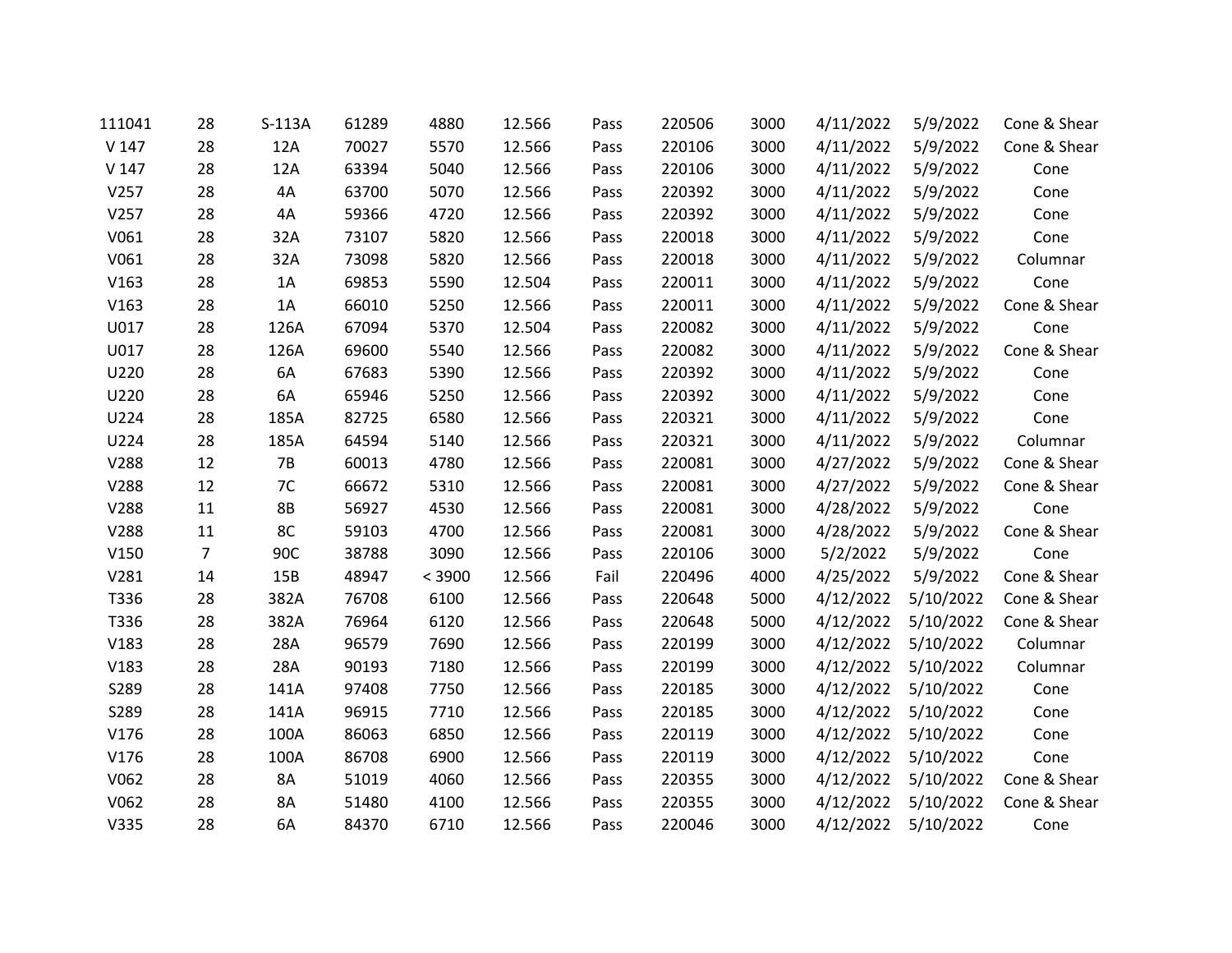| V335   | 28             | 6A           | 86690 | 6900 | 12.566 | Pass | 220046 | 3000 | 4/12/2022 | 5/10/2022           | Columnar     |
|--------|----------------|--------------|-------|------|--------|------|--------|------|-----------|---------------------|--------------|
| V288   | 28             | 1D           | 69063 | 5500 | 12.566 | Pass | 220133 | 3000 | 4/12/2022 | 5/10/2022           | Cone         |
| V288   | 28             | 1E           | 71639 | 5700 | 12.566 | Pass | 220133 | 3000 |           | 4/12/2022 5/10/2022 | Cone & Shear |
| U315   | 28             | V118A        | 50819 | 4040 | 12.566 | Pass | 220525 | 3000 | 4/12/2022 | 5/10/2022           | Cone         |
| U315   | 28             | <b>V118A</b> | 47031 | 3740 | 12.566 | Pass | 220525 | 3000 | 4/12/2022 | 5/10/2022           | Columnar     |
| R279   | 28             | 541A         | 45893 | 3650 | 12.566 | Pass | 220277 | 3000 | 4/12/2022 | 5/10/2022           | Cone & Split |
| R279   | 28             | 541A         | 48127 | 3830 | 12.566 | Pass | 220277 | 3000 | 4/12/2022 | 5/10/2022           | Columnar     |
| T925   | 28             | 219A         | 69675 | 5540 | 12.566 | Pass | 220106 | 3000 | 4/12/2022 | 5/10/2022           | Cone & Split |
| T925   | 28             | 219A         | 66018 | 5250 | 12.566 | Pass | 220106 | 3000 | 4/12/2022 | 5/10/2022           | Cone & Shear |
| V163   | 28             | 2A           | 86594 | 6890 | 12.566 | Pass | 220011 | 3000 | 4/12/2022 | 5/10/2022           | Cone & Shear |
| V163   | 28             | 2A           | 89122 | 7090 | 12.566 | Pass | 220011 | 3000 | 4/12/2022 | 5/10/2022           | Columnar     |
| U224   | 28             | 186A         | 58120 | 4650 | 12.504 | Pass | 220321 | 3000 | 4/12/2022 | 5/10/2022           | Cone & Split |
| U224   | 28             | 186A         | 55195 | 4390 | 12.566 | Pass | 220321 | 3000 | 4/12/2022 | 5/10/2022           | Cone & Split |
| 111041 | 28             | $S-114A$     | 67103 | 5340 | 12.566 | Pass | 220506 | 3000 | 4/12/2022 | 5/10/2022           | Columnar     |
| 111041 | 28             | $S-114A$     | 67156 | 5340 | 12.566 | Pass | 220506 | 3000 | 4/12/2022 | 5/10/2022           | Cone         |
| V337   | 28             | 22A          | 90641 | 7210 | 12.566 | Pass | 220494 | 3000 | 4/12/2022 | 5/10/2022           | Cone         |
| V337   | 28             | 22A          | 88029 | 7010 | 12.566 | Pass | 220494 | 3000 | 4/12/2022 | 5/10/2022           | Cone         |
| U032   | 28             | 222A         | 86506 | 6950 | 12.441 | Pass | 220093 | 3000 | 4/12/2022 | 5/10/2022           | Cone & Shear |
| U032   | 28             | 222A         | 83098 | 6610 | 12.566 | Pass | 220093 | 3000 | 4/12/2022 | 5/10/2022           | Cone & Shear |
| V268   | $\overline{7}$ | 37B          | 46443 | 3700 | 12.566 | Pass | 220081 | 3000 | 5/3/2022  | 5/10/2022           | Cone         |
| V268   | $\overline{7}$ | 37C          | 48234 | 3840 | 12.566 | Pass | 220081 | 3000 | 5/3/2022  | 5/10/2022           | Cone         |
| V281   | 14             | 16B          | 46689 | 3720 | 12.566 | Pass | 220149 | 3000 | 4/26/2022 | 5/10/2022           | Cone         |
| U367   | 28             | 39A          | 57556 | 4580 | 12.566 | Pass | 220168 | 3000 | 4/13/2022 | 5/11/2022           | Cone & Shear |
| U367   | 29             | 39A          | 59360 | 4720 | 12.566 | Pass | 220168 | 3000 | 4/13/2022 | 5/11/2022           | Columnar     |
| U011   | 28             | 104A         | 44414 | 3530 | 12.566 | Pass | 220104 | 3000 | 4/13/2022 | 5/11/2022           | Cone         |
| U011   | 28             | 104A         | 43651 | 3470 | 12.566 | Pass | 220104 | 3000 | 4/13/2022 | 5/11/2022           | Cone         |
| U011   | 28             | 105A         | 56026 | 4460 | 12.566 | Pass | 220104 | 3000 | 4/13/2022 | 5/11/2022           | Columnar     |
| U011   | 28             | 105A         | 54373 | 4330 | 12.566 | Pass | 220104 | 3000 | 4/13/2022 | 5/11/2022           | Cone         |
| T336   | 28             | 384A         | 97585 | 7770 | 12.566 | Pass | 220300 | 4000 | 4/13/2022 | 5/11/2022           | Cone & Shear |
| T336   | 28             | 384A         | 96128 | 7650 | 12.566 | Pass | 220300 | 4000 | 4/13/2022 | 5/11/2022           | Columnar     |
| V303   | 28             | 6A           | 96244 | 7660 | 12.566 | Pass | 220557 | 4500 | 4/13/2022 | 5/11/2022           | Cone & Shear |
| V303   | 28             | 6A           | 98668 | 7850 | 12.566 | Pass | 220557 | 4500 | 4/13/2022 | 5/11/2022           | Cone & Shear |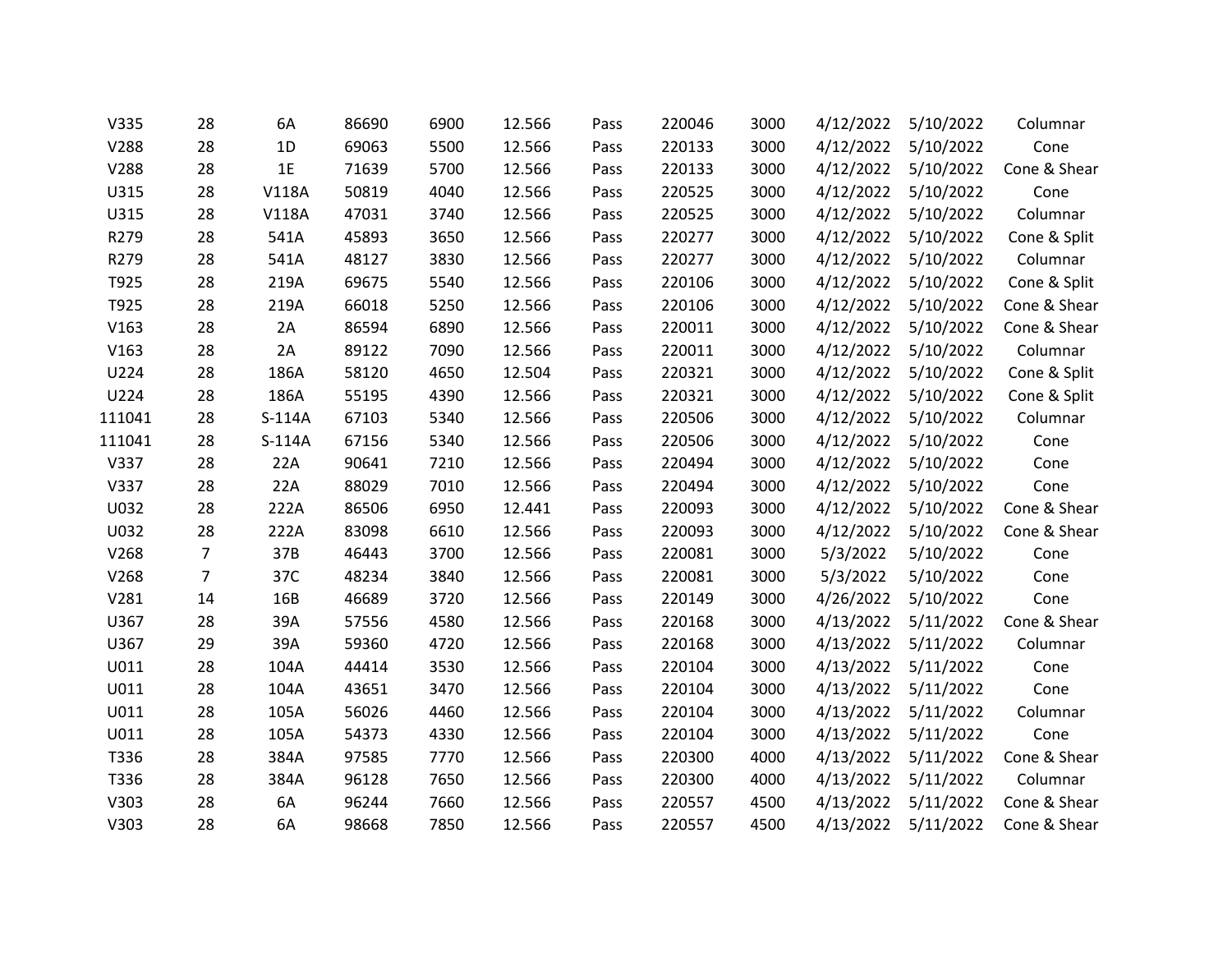| V077   | 28 | 8A       | 67220  | 5350  | 12.566 | Pass | 220115         | 3000 | 4/13/2022 | 5/11/2022           | Cone & Shear |
|--------|----|----------|--------|-------|--------|------|----------------|------|-----------|---------------------|--------------|
| V077   | 28 | 8A       | 65523  | 5210  | 12.566 | Pass | 220115         | 3000 | 4/13/2022 | 5/11/2022           | Columnar     |
| V077   | 28 | 9        | 68933  | 5490  | 12.566 | Pass | 220115         | 3000 |           | 4/13/2022 5/11/2022 | Cone & Shear |
| V077   | 28 | 9A       | 70100  | 5580  | 12.566 | Pass | 220115         | 3000 | 4/13/2022 | 5/11/2022           | Cone & Split |
| V176   | 28 | 101      | 79710  | 6340  | 12.566 | Pass | 220119         | 3000 | 4/13/2022 | 5/11/2022           | Cone & Shear |
| V176   | 28 | 101A     | 78581  | 6250  | 12.566 | Pass | 220119         | 3000 | 4/13/2022 | 5/11/2022           | Cone & Split |
| V303   | 28 | 5A       | 99130  | 7890  | 12.566 | Pass | 220557         | 4500 | 4/13/2022 | 5/11/2022           | Columnar     |
| V303   | 28 | 5A       | 94611  | 7530  | 12.566 | Pass | 220557         | 4500 | 4/13/2022 | 5/11/2022           | Cone & Shear |
| V268   | 28 | 21A      | 57806  | 4600  | 12.566 | Pass | 220081         | 3000 |           | 4/13/2022 5/11/2022 | Cone & Split |
| V268   | 28 | 21A      | 67915  | 5400  | 12.566 | Pass | 220081         | 3000 | 4/13/2022 | 5/11/2022           | Cone & Shear |
| U373   | 28 | 31A      | 95090  | 7570  | 12.566 | Pass | 220031         | 3000 | 4/13/2022 | 5/11/2022           | Cone & Shear |
| U373   | 28 | 31A      | 110748 | 8810  | 12.566 | Pass | 220031         | 3000 | 4/13/2022 | 5/11/2022           | Columnar     |
| V300   | 28 | 3A       | 126343 | 10050 | 12.566 | Pass | <b>BAG MIX</b> | 7000 | 4/13/2022 | 5/11/2022           | Columnar     |
| V300   | 28 | 3A       | 122511 | 9750  | 12.566 | Pass | <b>BAG MIX</b> | 7000 |           | 4/13/2022 5/11/2022 | Columnar     |
| 111041 | 28 | $S-115A$ | 70483  | 5610  | 12.566 | Pass | 220506         | 3000 | 4/13/2022 | 5/11/2022           | Columnar     |
| 111041 | 28 | $S-115A$ | 74429  | 5920  | 12.566 | Pass | 220506         | 3000 | 4/13/2022 | 5/11/2022           | Columnar     |
| T014   | 28 | 223A     | 88180  | 7020  | 12.566 | Pass | 220223         | 3000 | 4/13/2022 | 5/11/2022           | Cone & Shear |
| T014   | 28 | 223A     | 83928  | 6680  | 12.566 | Pass | 220223         | 3000 | 4/13/2022 | 5/11/2022           | Columnar     |
| S272   | 28 | 387A     | 90614  | 7210  | 12.566 | Pass | 220218         | 3000 | 4/13/2022 | 5/11/2022           | Cone         |
| S272   | 28 | 387A     | 83104  | 6610  | 12.566 | Pass | 220218         | 3000 |           | 4/13/2022 5/11/2022 | Cone & Shear |
| U057   | 28 | 66A      | 72214  | 5750  | 12.566 | Pass | 220145         | 3000 | 4/13/2022 | 5/11/2022           | Cone & Shear |
| U057   | 28 | 66A      | 73161  | 5820  | 12.566 | Pass | 220145         | 3000 | 4/13/2022 | 5/11/2022           | Cone         |
| V147   | 28 | 13A      | 76140  | 6060  | 12.566 | Pass | 220081         | 3000 | 4/13/2022 | 5/11/2022           | Cone         |
| V147   | 28 | 13A      | 76769  | 6110  | 12.566 | Pass | 220081         | 3000 | 4/13/2022 | 5/11/2022           | Cone         |
| V289   | 28 | 15A      | 101990 | 8120  | 12.566 | Pass | 220264         | 3000 | 4/13/2022 | 5/11/2022           | Cone         |
| V289   | 28 | 15A      | 98927  | 7870  | 12.566 | Pass | 220264         | 3000 |           | 4/13/2022 5/11/2022 | Cone         |
| U224   | 28 | 187A     | 76398  | 6080  | 12.566 | Pass | 220321         | 3000 | 4/13/2022 | 5/11/2022           | Columnar     |
| U224   | 28 | 187A     | 79914  | 6360  | 12.566 | Pass | 220321         | 3000 | 4/13/2022 | 5/11/2022           | Columnar     |
| T336   | 28 | 383A     | 97115  | 7730  | 12.566 | Pass | 220300         | 4000 | 4/13/2022 | 5/11/2022           | Cone & Split |
| T336   | 28 | 383A     | 96786  | 7700  | 12.566 | Pass | 220300         | 4000 | 4/13/2022 | 5/11/2022           | Cone         |
| 112454 | 28 | 69A      | 52037  | 4140  | 12.566 | Pass | 220049         | 3000 | 4/13/2022 | 5/11/2022           | Cone & Shear |
| 112454 | 28 | 69A      | 50130  | 3990  | 12.566 | Pass | 220049         | 3000 | 4/13/2022 | 5/11/2022           | Cone & Shear |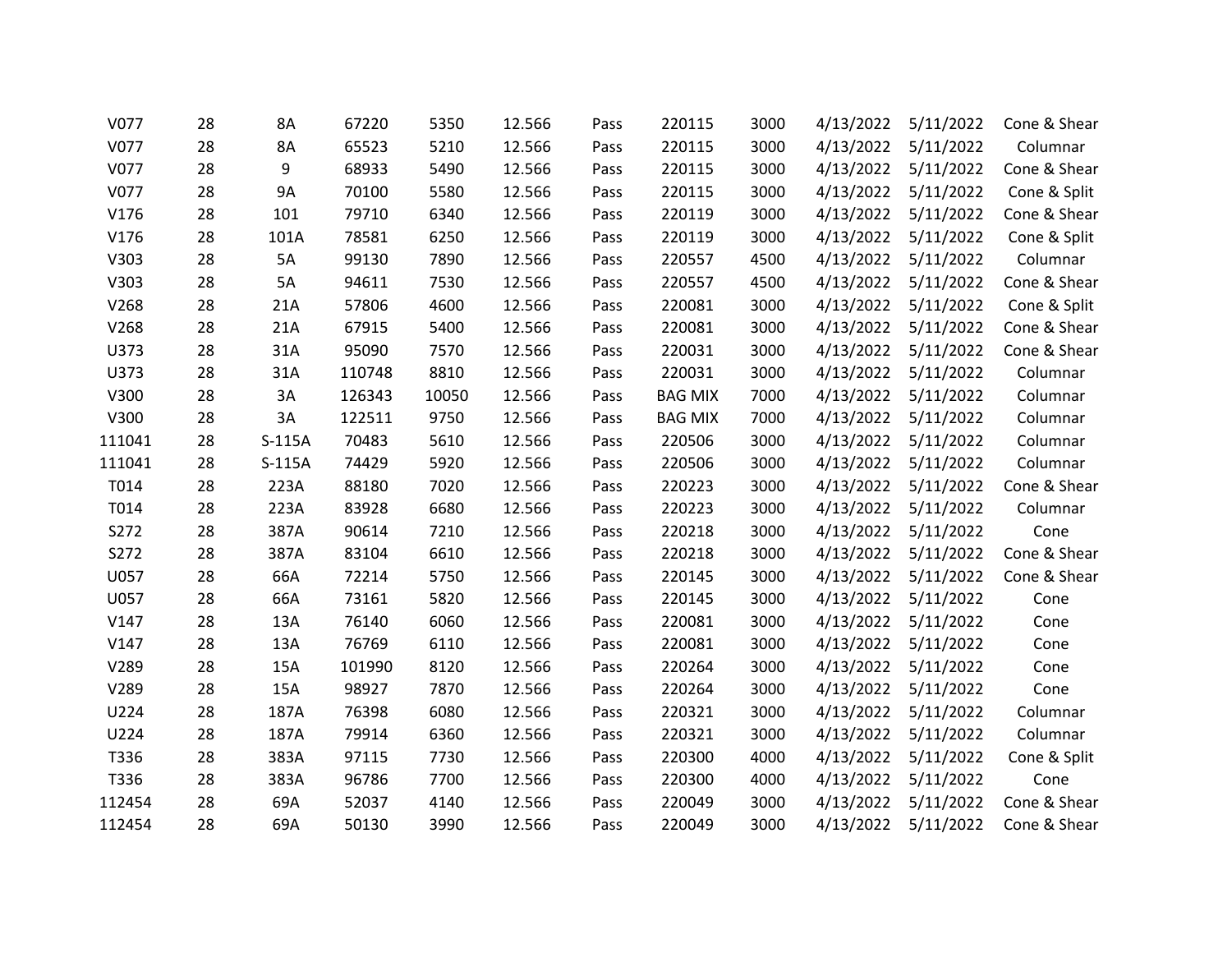| U032             | 28           | 223A          | 74712  | 5980   | 12.504 | Pass | 220093 | 3000 | 4/13/2022 | 5/11/2022 | Cone         |
|------------------|--------------|---------------|--------|--------|--------|------|--------|------|-----------|-----------|--------------|
| U032             | 28           | 223A          | 78702  | 6260   | 12.566 | Pass | 220093 | 3000 | 4/13/2022 | 5/11/2022 | Cone         |
| V335             | 28           | 7A            | 78236  | 6230   | 12.566 | Pass | 220046 | 3000 | 4/13/2022 | 5/11/2022 | Cone & Split |
| V335             | 28           | 7A            | 76945  | 6120   | 12.566 | Pass | 220046 | 3000 | 4/13/2022 | 5/11/2022 | Cone         |
| V337             | $\mathbf{1}$ | 31B           | 60780  | 4840   | 12.566 | Pass | 220493 | 3000 | 5/11/2022 | 5/12/2022 | Columnar     |
| V337             | $\mathbf{1}$ | 31C           | 61679  | 4910   | 12.566 | Pass | 220493 | 3000 | 5/11/2022 | 5/12/2022 | Columnar     |
| T359             | 28           | 201H          | 68089  | 5420   | 12.566 | Pass | 220312 | 4000 | 4/14/2022 | 5/12/2022 | Columnar     |
| T359             | 28           | 2011          | 70416  | 5600   | 12.566 | Pass | 220312 | 4000 | 4/14/2022 | 5/12/2022 | Columnar     |
| DB1901           | 28           | 4             | 72700  | 5790   | 12.566 | Pass | 220630 | 4000 | 4/14/2022 | 5/12/2022 | Cone & Shear |
| DB1901           | 28           | 4A            | 72074  | 5740   | 12.566 | Pass | 220630 | 4000 | 4/14/2022 | 5/12/2022 | Columnar     |
| DB1901           | 28           | 4E            | 64364  | 5120   | 12.566 | Pass | 220630 | 4000 | 4/14/2022 | 5/12/2022 | Cone & Shear |
| DB1901           | 28           | 4F            | 65234  | 5190   | 12.566 | Pass | 220630 | 4000 | 4/14/2022 | 5/12/2022 | Columnar     |
| T359             | 28           | 201           | 74698  | 5940   | 12.566 | Pass | 220312 | 4000 | 4/14/2022 | 5/12/2022 | Cone & Shear |
| T359             | 28           | 201A          | 75625  | 6020   | 12.566 | Pass | 220312 | 4000 | 4/14/2022 | 5/12/2022 | Columnar     |
| V911             | 28           | 11            | 75287  | 5990   | 12.566 | Pass | 220422 | 3000 | 4/14/2022 | 5/12/2022 | Columnar     |
| V911             | 28           | 11A           | 84511  | 6730   | 12.566 | Pass | 220422 | 3000 | 4/14/2022 | 5/12/2022 | Columnar     |
| V915             | 28           | 11            | 54239  | 4320   | 12.566 | Pass | 220277 | 3000 | 4/14/2022 | 5/12/2022 | Cone         |
| V915             | 28           | 11A           | 50912  | 4050   | 12.566 | Pass | 220277 | 3000 | 4/14/2022 | 5/12/2022 | Columnar     |
| V <sub>225</sub> | 28           | 6             | 79694  | 6340   | 12.566 | Pass | 220318 | 3000 | 4/14/2022 | 5/12/2022 | Cone         |
| V225             | 28           | 6A            | 78149  | 6220   | 12.566 | Pass | 220318 | 3000 | 4/14/2022 | 5/12/2022 | Columnar     |
| U011             | 28           | 107           | 62815  | 5000   | 12.566 | Pass | 220104 | 3000 | 4/14/2022 | 5/12/2022 | Cone         |
| U011             | 28           | 107A          | 66045  | 5260   | 12.566 | Pass | 220104 | 3000 | 4/14/2022 | 5/12/2022 | Columnar     |
| T016             | 28           | 215           | 73064  | 5810   | 12.566 | Pass | 220199 | 3000 | 4/14/2022 | 5/12/2022 | Columnar     |
| T016             | 28           | 215A          | 76975  | 6130   | 12.566 | Pass | 220199 | 3000 | 4/14/2022 | 5/12/2022 | Cone         |
| V223             | 28           | 10            | 113749 | 9050   | 12.566 | Pass | 220305 | 4000 | 4/14/2022 | 5/12/2022 | Columnar     |
| V223             | 28           | 10A           | 111320 | 8860   | 12.566 | Pass | 220305 | 4000 | 4/14/2022 | 5/12/2022 | Cone & Shear |
| U011             | 28           | 106           | 71890  | 5720   | 12.566 | Pass | 220104 | 3000 | 4/14/2022 | 5/12/2022 | Columnar     |
| U011             | 28           | 106A          | 71086  | 5660   | 12.566 | Pass | 220104 | 3000 | 4/14/2022 | 5/12/2022 | Cone         |
| V062             | 28           | 9             | 34060  | < 2710 | 12.566 | Fail | 220355 | 3000 | 4/14/2022 | 5/12/2022 | Cone & Shear |
| V062             | 28           | <b>9A</b>     | 37703  | 3000   | 12.566 | Pass | 220355 | 3000 | 4/14/2022 | 5/12/2022 | Cone & Split |
| R136             | 28           | JB6-3         | 81382  | 6480   | 12.566 | Pass | 220238 | 4000 | 4/14/2022 | 5/12/2022 | Columnar     |
| R136             | 28           | <b>JB6-3A</b> | 76524  | 6090   | 12.566 | Pass | 220238 | 4000 | 4/14/2022 | 5/12/2022 | Cone & Shear |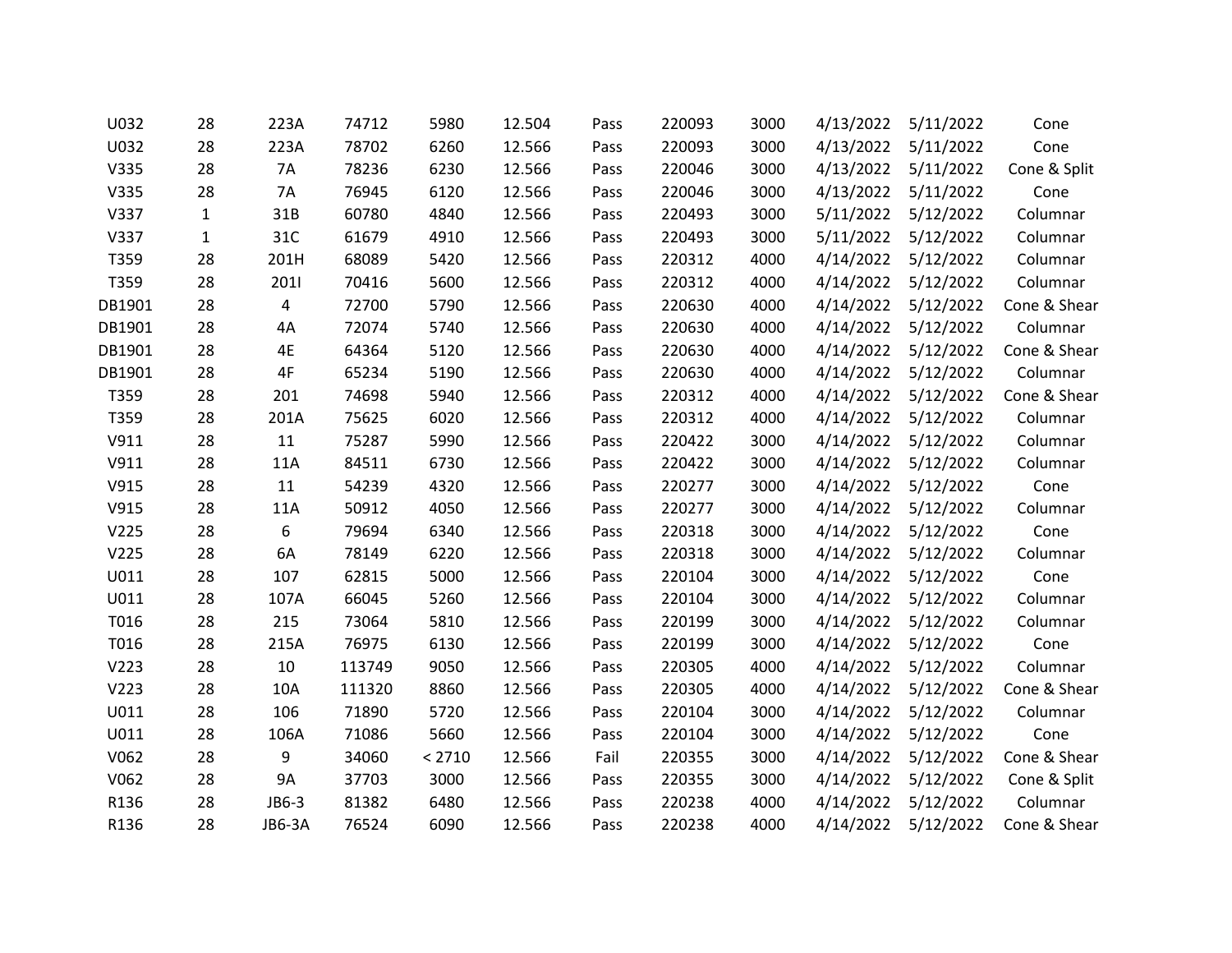| U264   | 28 | 107          | 54247  | 4320   | 12.566 | Pass | 220071         | 3000 | 4/14/2022 | 5/12/2022           | Cone & Shear |
|--------|----|--------------|--------|--------|--------|------|----------------|------|-----------|---------------------|--------------|
| U264   | 28 | 107A         | 57242  | 4560   | 12.566 | Pass | 220071         | 3000 | 4/14/2022 | 5/12/2022           | Cone & Shear |
| T359   | 28 | 201L         | 83152  | 6620   | 12.566 | Pass | 220312         | 4000 |           | 4/14/2022 5/12/2022 | Cone         |
| T359   | 28 | 201M         | 84966  | 6760   | 12.566 | Pass | 220312         | 4000 | 4/14/2022 | 5/12/2022           | Cone         |
| T359   | 28 | 201T         | 73510  | 5850   | 12.566 | Pass | 220312         | 4000 | 4/14/2022 | 5/12/2022           | Cone & Shear |
| T359   | 28 | 201U         | 77138  | 6140   | 12.566 | Pass | 220312         | 4000 | 4/14/2022 | 5/12/2022           | Cone         |
| T014   | 28 | 225A         | 55783  | 4440   | 12.566 | Pass | 220371         | 4000 | 4/14/2022 | 5/12/2022           | Cone & Shear |
| T014   | 28 | 225A         | 54685  | 4350   | 12.566 | Pass | 220371         | 4000 | 4/14/2022 | 5/12/2022           | Cone         |
| T014   | 28 | 224A         | 102115 | 8130   | 12.566 | Pass | 220223         | 3000 |           | 4/14/2022 5/12/2022 | Cone & Shear |
| T014   | 28 | 224A         | 102870 | 8190   | 12.566 | Pass | 220223         | 3000 | 4/14/2022 | 5/12/2022           | Cone & Shear |
| V347   | 28 | $\mathbf{1}$ | 16007  | < 1270 | 12.566 | Fail | <b>BAG MIX</b> | 3000 | 4/14/2022 | 5/12/2022           | Cone         |
| V347   | 28 | 1A           | 14115  | < 1120 | 12.566 | Fail | <b>BAG MIX</b> | 3000 | 4/14/2022 | 5/12/2022           | Cone         |
| U032   | 28 | 224          | 62827  | 5000   | 12.566 | Pass | 220093         | 3000 | 4/14/2022 | 5/12/2022           | Cone & Shear |
| U032   | 28 | 224A         | 61384  | 4880   | 12.566 | Pass | 220093         | 3000 |           | 4/14/2022 5/12/2022 | Cone         |
| V147   | 28 | 14           | 60875  | 4840   | 12.566 | Pass | 220530         | 3000 | 4/14/2022 | 5/12/2022           | Cone & Shear |
| V147   | 28 | 14A          | 59050  | 4700   | 12.566 | Pass | 220530         | 3000 | 4/14/2022 | 5/12/2022           | Cone         |
| V268   | 28 | 22           | 70876  | 5640   | 12.566 | Pass | 220081         | 3000 | 4/14/2022 | 5/12/2022           | Cone & Split |
| V268   | 28 | 22A          | 59794  | 4760   | 12.566 | Pass | 220081         | 3000 | 4/14/2022 | 5/12/2022           | Cone & Shear |
| V123   | 28 | 21A          | 35152  | < 2800 | 12.566 | Fail | <b>BAG MIX</b> | 3000 | 4/14/2022 | 5/12/2022           | Cone & Split |
| V123   | 28 | 21A          | 37625  | < 2990 | 12.566 | Fail | <b>BAG MIX</b> | 3000 | 4/14/2022 | 5/12/2022           | Cone & Shear |
| 111041 | 28 | $S-116$      | 76204  | 6060   | 12.566 | Pass | 220506         | 3000 | 4/14/2022 | 5/12/2022           | Cone         |
| 111041 | 28 | $S-116A$     | 75871  | 6040   | 12.566 | Pass | 220506         | 3000 | 4/14/2022 | 5/12/2022           | Cone & Shear |
| T359   | 28 | 201P         | 84302  | 6710   | 12.566 | Pass | 220312         | 4000 | 4/14/2022 | 5/12/2022           | Cone         |
| T359   | 28 | 201Q         | 82144  | 6540   | 12.566 | Pass | 220312         | 4000 | 4/14/2022 | 5/12/2022           | Cone & Shear |
| T359   | 28 | 201D         | 85059  | 6840   | 12.441 | Pass | 220312         | 4000 | 4/14/2022 | 5/12/2022           | Cone & Shear |
| T359   | 28 | 201E         | 85998  | 6840   | 12.566 | Pass | 220312         | 4000 |           | 4/14/2022 5/12/2022 | Columnar     |
| S272   | 28 | 388A         | 70711  | 5600   | 12.629 | Pass | 220218         | 3000 | 4/19/2022 | 5/12/2022           | Cone & Shear |
| S272   | 28 | 388A         | 70052  | 5570   | 12.566 | Pass | 220218         | 3000 | 4/19/2022 | 5/12/2022           | Cone & Split |
| V902   | 28 | 26A          | 82262  | 6480   | 12.692 | Pass | 220478         | 3000 | 4/14/2022 | 5/12/2022           | Columnar     |
| V902   | 28 | 26A          | 81394  | 6480   | 12.566 | Pass | 220478         | 3000 | 4/14/2022 | 5/12/2022           | Cone         |
| V061   | 28 | 33A          | 63787  | 5080   | 12.566 | Pass | 220018         | 3000 | 4/14/2022 | 5/12/2022           | Cone & Split |
| V061   | 28 | 33A          | 68656  | 5460   | 12.566 | Pass | 220018         | 3000 | 4/14/2022 | 5/12/2022           | Columnar     |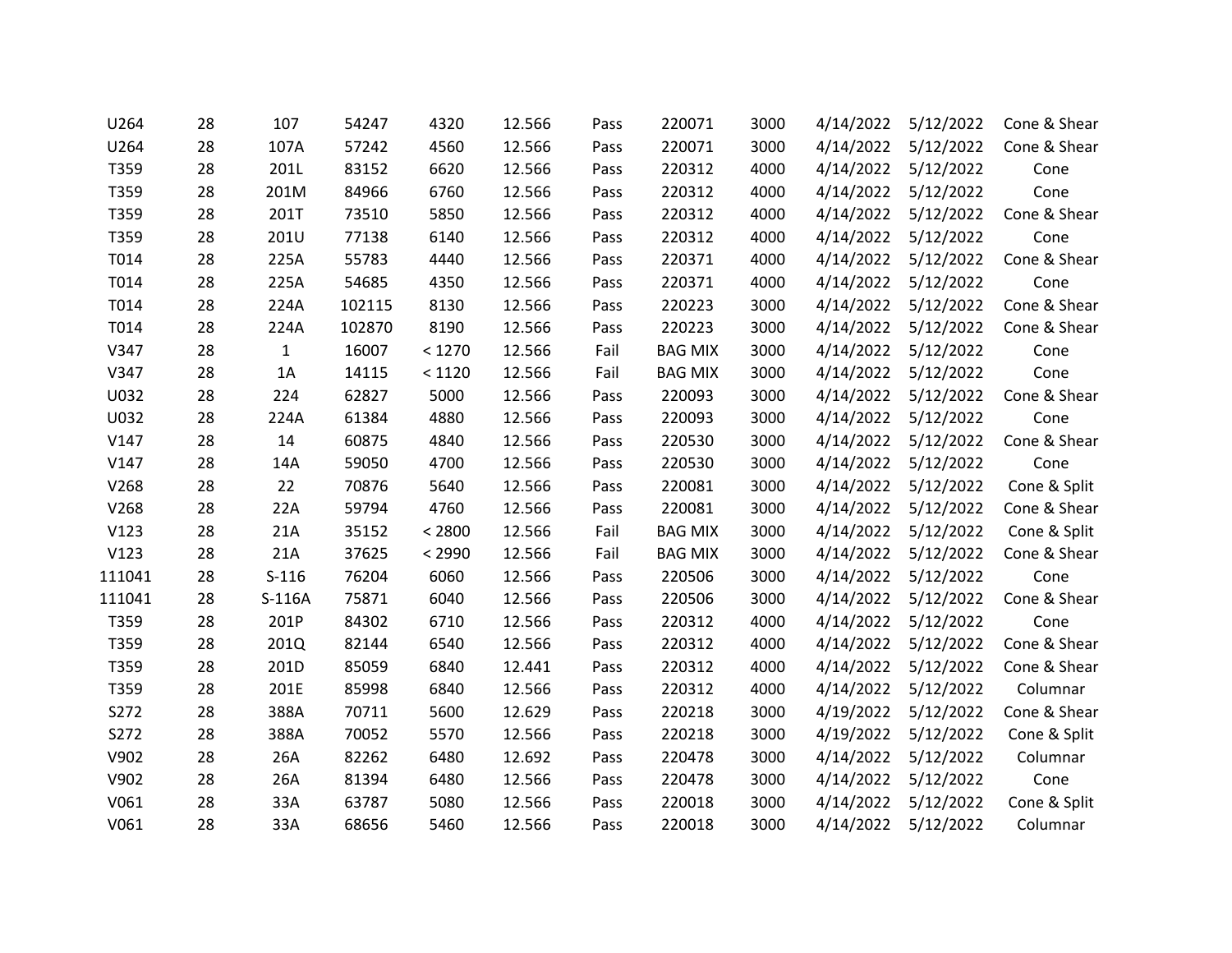| V061 | 28             | 34A  | 58344  | 4570 | 12.756 | Pass | 220018 | 3000 | 4/14/2022 | 5/12/2022 | Cone & Split |
|------|----------------|------|--------|------|--------|------|--------|------|-----------|-----------|--------------|
| V061 | 28             | 34A  | 56534  | 4430 | 12.756 | Pass | 220018 | 3000 | 4/14/2022 | 5/12/2022 | Cone & Shear |
| U224 | 28             | 188A | 112505 | 8950 | 12.566 | Pass | 220321 | 3000 | 4/14/2022 | 5/12/2022 | Columnar     |
| U224 | 28             | 188A | 112822 | 8980 | 12.566 | Pass | 220321 | 3000 | 4/14/2022 | 5/12/2022 | Cone & Shear |
| R279 | 14             | 563C | 61544  | 4900 | 12.566 | Pass | 220428 | 3000 | 4/28/2022 | 5/12/2022 | Cone & Shear |
| R279 | 14             | 563C | 60479  | 4810 | 12.566 | Pass | 220428 | 3000 | 4/28/2022 | 5/12/2022 | Cone         |
| R279 | 14             | 562C | 67420  | 5370 | 12.566 | Pass | 220428 | 3000 | 4/28/2022 | 5/12/2022 | Cone & Shear |
| R279 | 14             | 562C | 69692  | 5550 | 12.566 | Pass | 220428 | 3000 | 4/28/2022 | 5/12/2022 | Cone & Shear |
| R279 | 14             | 561C | 61654  | 4910 | 12.566 | Pass | 220428 | 3000 | 4/28/2022 | 5/12/2022 | Columnar     |
| R279 | 14             | 561C | 56265  | 4480 | 12.566 | Pass | 220428 | 3000 | 4/28/2022 | 5/12/2022 | Columnar     |
| R279 | 28             | 560C | 57387  | 4570 | 12.566 | Pass | 220428 | 3000 | 4/28/2022 | 5/12/2022 | Columnar     |
| R279 | 28             | 560C | 56923  | 4530 | 12.566 | Pass | 220428 | 3000 | 4/28/2022 | 5/12/2022 | Cone & Shear |
| R279 | 14             | 559C | 52866  | 4210 | 12.566 | Pass | 220428 | 3000 | 4/28/2022 | 5/12/2022 | Cone & Shear |
| R279 | 14             | 559C | 53902  | 4290 | 12.566 | Pass | 220428 | 3000 | 4/28/2022 | 5/12/2022 | Cone & Split |
| R279 | 14             | 558C | 56627  | 4510 | 12.566 | Pass | 220428 | 3000 | 4/28/2022 | 5/12/2022 | Cone & Shear |
| R279 | 14             | 558C | 55764  | 4440 | 12.566 | Pass | 220428 | 3000 | 4/28/2022 | 5/12/2022 | Columnar     |
| R279 | 14             | 557C | 66819  | 5320 | 12.566 | Pass | 220428 | 3000 | 4/28/2022 | 5/12/2022 | Columnar     |
| R279 | 14             | 557C | 67325  | 5360 | 12.566 | Pass | 220428 | 3000 | 4/28/2022 | 5/12/2022 | Cone & Shear |
| R279 | 14             | 556C | 56257  | 4480 | 12.566 | Pass | 220428 | 3000 | 4/28/2022 | 5/12/2022 | Cone & Split |
| R279 | 14             | 556C | 53937  | 4290 | 12.566 | Pass | 220428 | 3000 | 4/28/2022 | 5/12/2022 | Cone & Split |
| V268 | $\overline{7}$ | 39B  | 47961  | 3820 | 12.566 | Pass | 220081 | 3000 | 5/5/2022  | 5/12/2022 | Cone & Shear |
| V268 | $\overline{7}$ | 39C  | 48315  | 3840 | 12.566 | Pass | 220081 | 3000 | 5/5/2022  | 5/12/2022 | Columnar     |
| V337 | 28             | 32B  | 59784  | 4760 | 12.566 | Pass | 220494 | 3000 | 5/12/2022 | 5/13/2022 | Cone         |
| V337 | 28             | 32C  | 59713  | 4750 | 12.566 | Pass | 220494 | 3000 | 5/12/2022 | 5/13/2022 | Cone         |
| T016 | 28             | 216A | 95515  | 7600 | 12.566 | Pass | 220609 | 3000 | 4/15/2022 | 5/13/2022 | Cone & Shear |
| T016 | 28             | 216A | 91010  | 7240 | 12.566 | Pass | 220609 | 3000 | 4/15/2022 | 5/13/2022 | Cone & Shear |
| T016 | 28             | 216F | 85623  | 6810 | 12.566 | Pass | 220609 | 3000 | 4/15/2022 | 5/13/2022 | Cone         |
| T016 | 28             | 216G | 90403  | 7190 | 12.566 | Pass | 220609 | 3000 | 4/15/2022 | 5/13/2022 | Cone         |
| T016 | 28             | 216L | 103765 | 8260 | 12.566 | Pass | 220609 | 3000 | 4/15/2022 | 5/13/2022 | Cone & Split |
| T016 | 28             | 216M | 102249 | 8140 | 12.566 | Pass | 220609 | 3000 | 4/15/2022 | 5/13/2022 | Cone & Split |
| T925 | 28             | 220A | 69434  | 5530 | 12.566 | Pass | 220106 | 3000 | 4/15/2022 | 5/13/2022 | Cone & Split |
| T925 | 28             | 220A | 63614  | 5060 | 12.566 | Pass | 220106 | 3000 | 4/15/2022 | 5/13/2022 | Cone         |